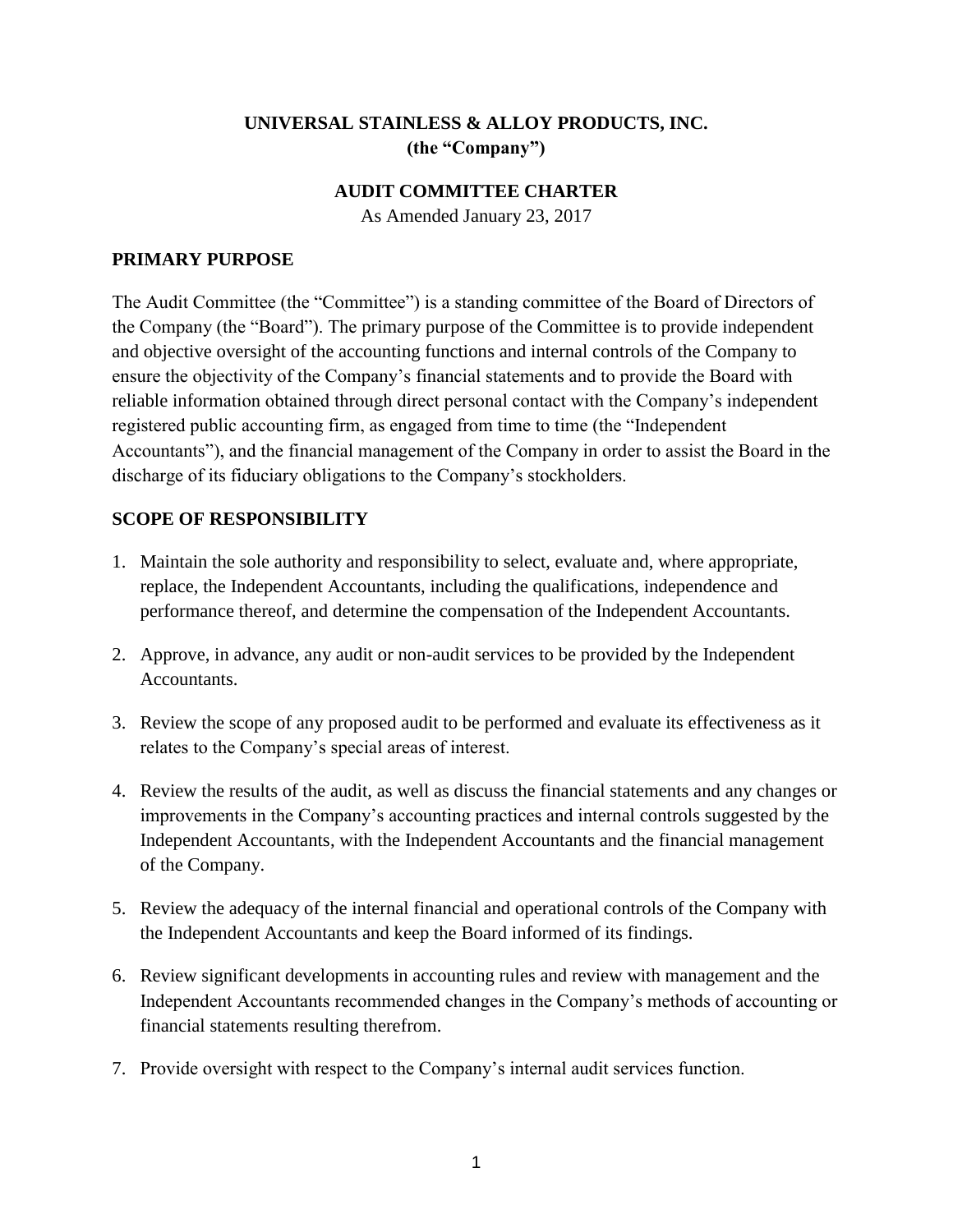- 8. Assist the Board with the evaluation of enterprise risk issues as requested by the Board from time to time.
- 9. Coordinate with the Company's management and the Board to help ensure that the Committee and the Board receive relevant information necessary to fulfill their duties and responsibilities with respect to oversight of risk management policies and procedures related to cybersecuity and other computerized information system controls, and consider proposals for improvement of such controls from time to time, as appropriate.
- 10. Fulfill such other responsibilities as may be delegated to the Committee by the Board from time to time.

### **GENERAL GUIDELINES**

- 1. Charter: The Committee will review and reassess the adequacy of this charter at least annually and recommend any proposed changes from time to time to the Board for approval.
- 2. Composition: The Committee will be comprised of three or more directors as determined by the Board from time to time. The members of the Committee will meet the independence and experience requirements of applicable Nasdaq (or any such other stock exchange on which the Company's securities trade at a given time) and Securities and Exchange Commission ("SEC") rules. At least one member of the Committee shall be an "audit committee financial expert" within the meaning of Section 407 of the Securities Exchange Act of 1934, as amended. The members of the Committee shall have adequate knowledge of the Company's history and business and the competitive environment in which it operations, as well as the fundamental accounting and financial principals and issues applicable to comparable companies.
- 3. Meetings: The Committee will meet at least four times a year, and special meetings will be called as circumstances require. At the discretion of the Chairman of the Committee (the "Chairman"), one or more officers, employees, advisors or guests of the Company may be invited to attend any meeting of the Committee; provided, however, that the Committee will meet privately with the Independent Accountants at least annually. A quorum of the Committee shall be declared when a majority of the appointed members of the Committee are in attendance at any such meeting. Actions of the Committee shall be taken by a vote of a majority of its members forming a quorum, except as otherwise provided herein. Written minutes will be kept for all such meetings. In the absence of the Secretary of the Company from any meeting of the Committee, the Committee may appoint another person, including a member thereof, to serve as secretary to the Committee at such meeting. One or more of the Committee's members may participate in a meeting of the Committee by means of conference telephone. The Committee may act by written consent action signed by all members. Any record of any action signed by all members of the Committee or minutes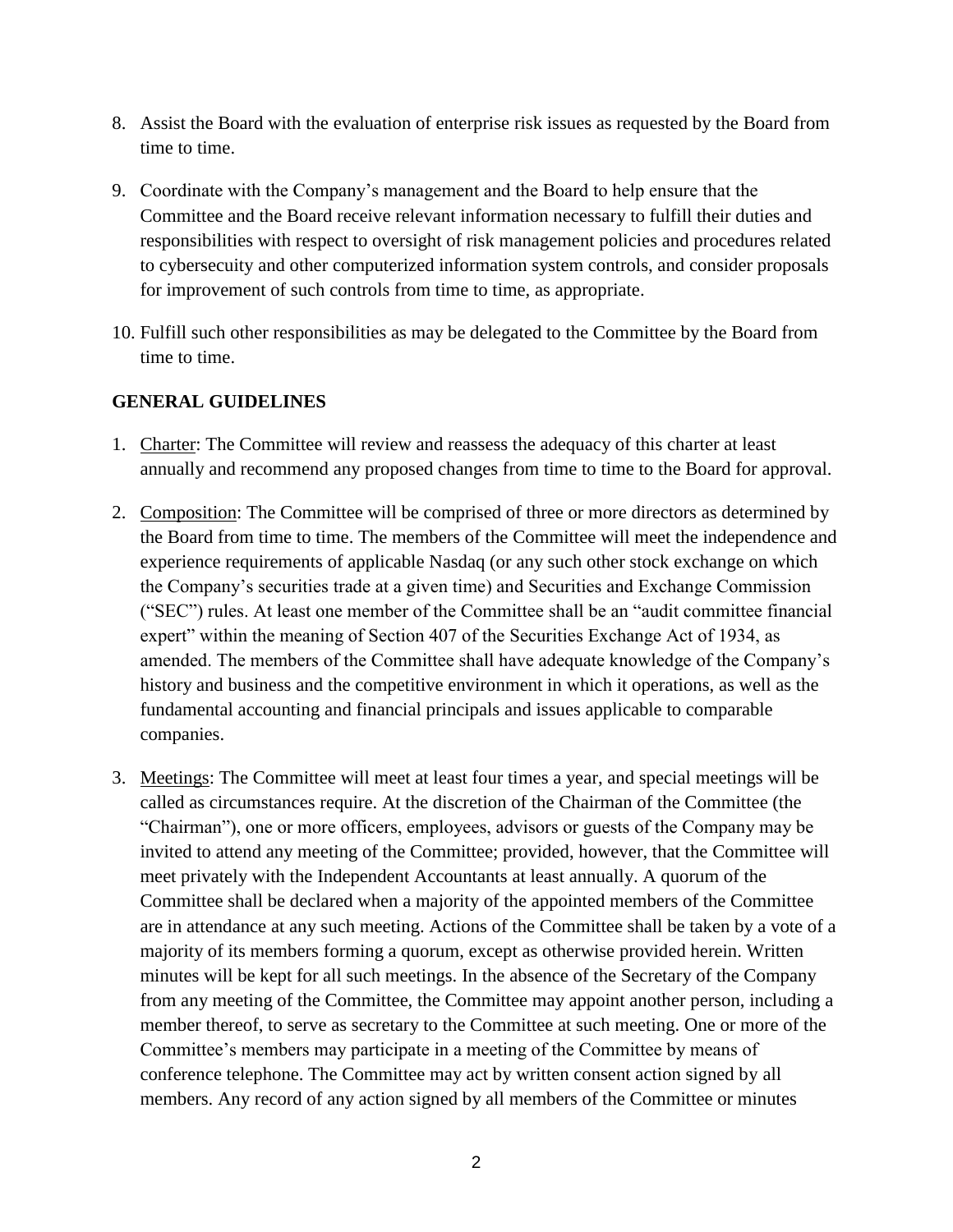signed by all members of the Committee or the Secretary of the Company shall be conclusive evidence of any such action.

- 4. Function of the Chairman: The Committee shall recommend, and the Board shall designate, one member of the Committee to serve as Chairman. The Chairman shall be responsible for establishing the agendas for meetings of the Committee. The Chairman shall conduct and preside at each meeting of the Committee.
- 5. Reporting to the Board: The Committee will report its activities to the full Board on a regular basis so that the Board is kept informed of its activities on a current basis.
- 6. Approval of Audit and Non-Audit Services. The Committee will approve, in advance, any audit and non-audit services to be provided by the Independent Accountants and shall determine the compensation of the Independent Accountants for such services.
- 7. Audit Plans: The Committee will review the annual audit plans with the Chief Financial Officer and the Independent Accountants, and discuss the degree of coordination of the respective plans.
- 8. Internal Controls: The Committee will review with the Independent Accountants the adequacy of the Company's internal controls. It will also request a letter from the Independent Accountants concerning any significant weaknesses or breaches of internal control discovered during the course of their audit.
- 9. Accounting Issues and Contingencies: The Committee will discuss with both management and the Independent Accountants any significant developments and changes in accounting rules (i.e., accounting standards or rules proposed by the Financial Accounting Standards Board ("FASB") or the SEC) and any other significant accounting issues. The Committee will also inquire about significant contingencies.
- 10. Complaint Procedures: The Committee shall establish procedures for the receipt, retention and treatment of complaints regarding accounting, internal controls, or auditing matters and for the confidential, anonymous submission by employees of concerns regarding alleged questionable accounting or auditing matters.
- 11. Oversight of Conflicts on Interest Issues: At the direction of the Board, the Committee shall review significant conflicts of interests involving directors or executive officers. The Committee shall review compliance with the Company's policies and procedures with respect to officers' expense accounts, including their use of corporate assets, and consider the results of any review of these areas by the internal auditors or Independent Accountants. The Committee shall review and approve, in advance, all "related party transactions" as described in SEC Regulation S-K, Item 404(a).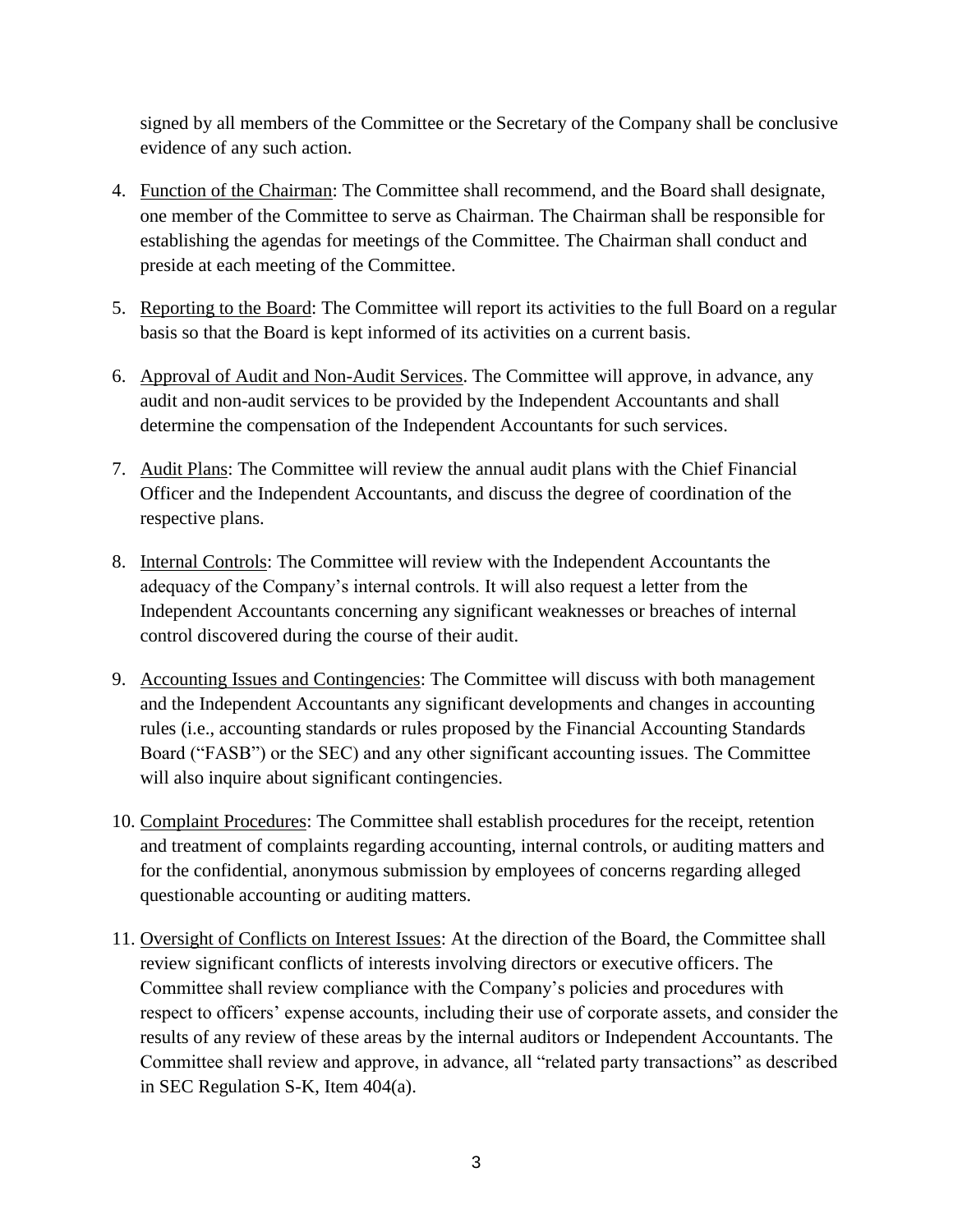- 12. Investigative Authority: The Committee is authorized to confer with Company management and other employees to the extent that it may deem necessary or appropriate to fulfill its duties, and is authorized to conduct or authorize investigations into any matters within the scope of its responsibilities.
- 13. Independent Advisors: The Committee may from time to time engage independent counsel and other advisors as it may deem appropriate to assist the Committee in fulfilling its duties, provided that it shall keep the Board advised as to the nature and extent of such outside advice. The Company shall provide appropriate funding for the Committee to retain such advisors.
- 14. General Financial Oversight: In discharging its responsibility, the Committee is not itself responsible for the planning or conduct of audits or for any determination that the Company's financial statements are complete and accurate or in accordance with U.S. generally accepted accounting principles. The Company's management is responsible for the preparation, presentation and integrity of the Company's financial statements and for the appropriateness of the accounting principles and reporting policies that are used by the Company. The Independent Accountants are responsible for auditing the Company's financial statements and for reviewing the Company's unaudited interim financial statements.
- 15. Amendments and Future Delegations: By specific resolution from time to time, the Board may make further delegations to the Committee or amend or supplement any provision of this Charter. Except as directed otherwise by the Board or prohibited by any applicable law, regulation or stock exchange listing standard, the Committee may delegate any of its responsibilities to a subcommittee comprised of one or more members of the Committee.

# **INDEPENDENT ACCOUNTANTS OVERSIGHT**

The Committee shall have the sole authority and responsibility to select, evaluate and, where appropriate, replace, the Independent Accountants. The Committee shall evaluate the performance of the Independent Accountants on at least an annual basis. As part of its responsibilities to select and evaluate the Independent Accountants, the Committee may consider the following guidelines, as deemed appropriate by the Committee, together with any other factors which the Committee determines to consider in connection with its selection and evaluation of the Independent Accountants:

- 1. Opinions on the performance of the Independent Accountants by appropriate management personnel;
- 2. The proposed audit fee and explanation of fee changes;
- 3. Reports presented by the Independent Accountants regarding their independence; and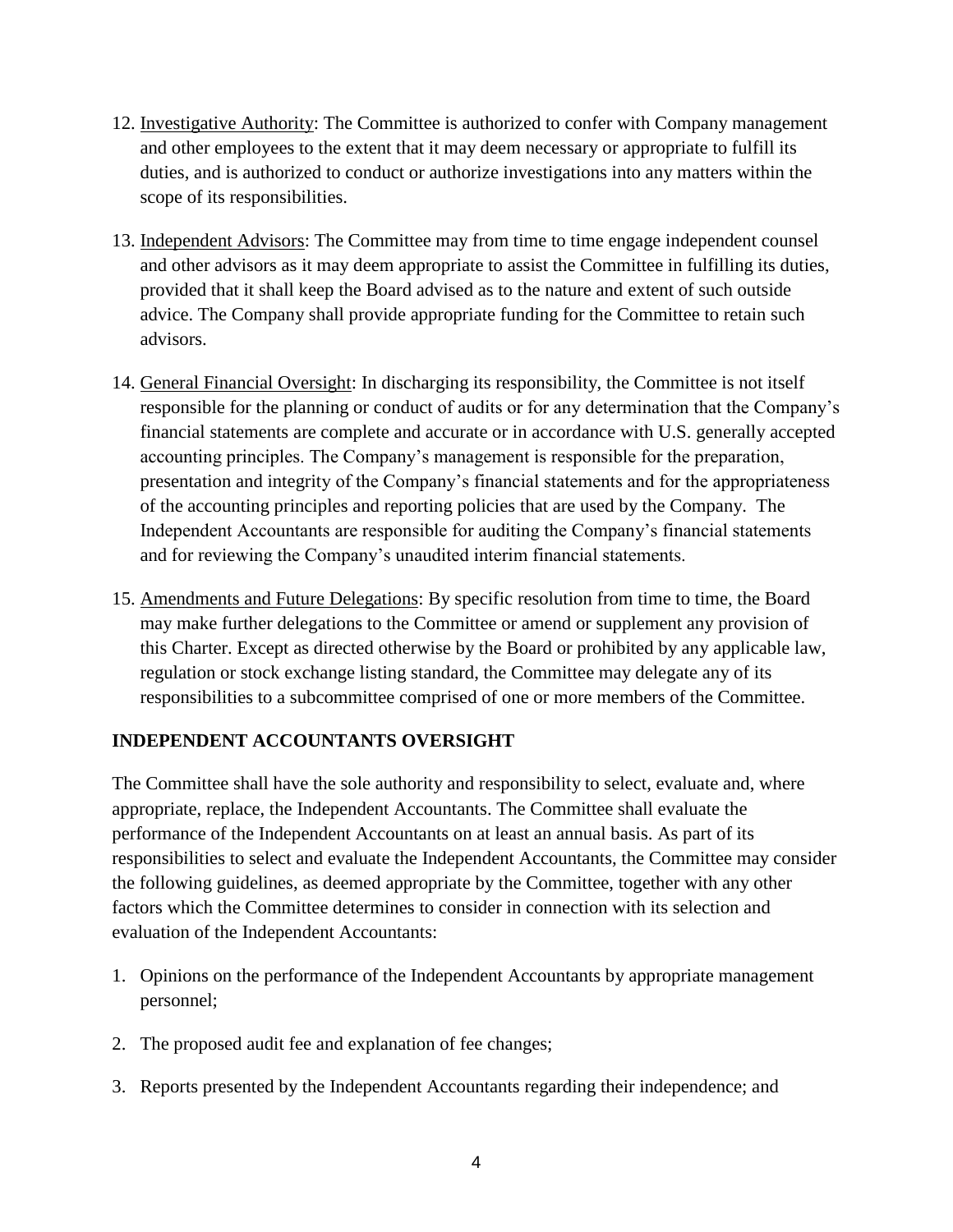4. The professional competency of the firm through inquiry about its latest peer review and any significant litigation problems or disciplinary actions by the SEC or others.

In performing its evaluation of the Independent Accountants, the Committee shall ensure that the Independent Accountants deliver to the Committee a formal written statement delineating all relationships between the Company and the Independent Accountants. The Committee shall also engage in a dialogue with the accountants with respect to any disclosed relationships or services that may impact the objectivity and independence of the Independent Accountants. In response to such report, the Committee will take appropriate action to satisfy itself of the independent of the Independent Accountants.

### **PRE-AUDIT AND POST-AUDIT REVIEW GUIDELINES**

- 1. The Committee will receive and review a draft of the financial section of the annual report to stockholders, complete with footnotes, and the Management's Discussion and Analysis (MD&A) section which will be consistent with other sections of the annual report.
- 2. The Committee will request an explanation from management and the Independent Accountants about the effect of significant changes in accounting practices or policies.
- 3. The Committee will inquire of management and the Independent Accountants if there were any significant financial reporting issues discussed during the current audit and, if so, how they were resolved.
- 4. The Committee will review, with management and the Independent Accountants, new or revised accounting standards or rules proposed by FASB or the SEC and will evaluate whether any such standards or rules will have a significant effect on the Company's financial statements.
- 5. The Committee will determine whether there are any significant items in dispute with the IRS which might result or have resulted in litigation and will inquire as to the status of and review related tax reserves and interest accruals.
- 6. The Committee will meet privately with the Independent Accountants at least annually to determine the quality of the Company's financial, accounting and auditing personnel.
- 7. The Committee will request a letter from the Independent Accountants concerning any significant weaknesses or breaches in internal control discovered during their audit.
- 8. The Committee will discuss with management and the Independent Accountants the substance of any significant issues raised by outside counsel concerning litigation, contingencies or other claims; and how such matters affect the Company's financial statements.